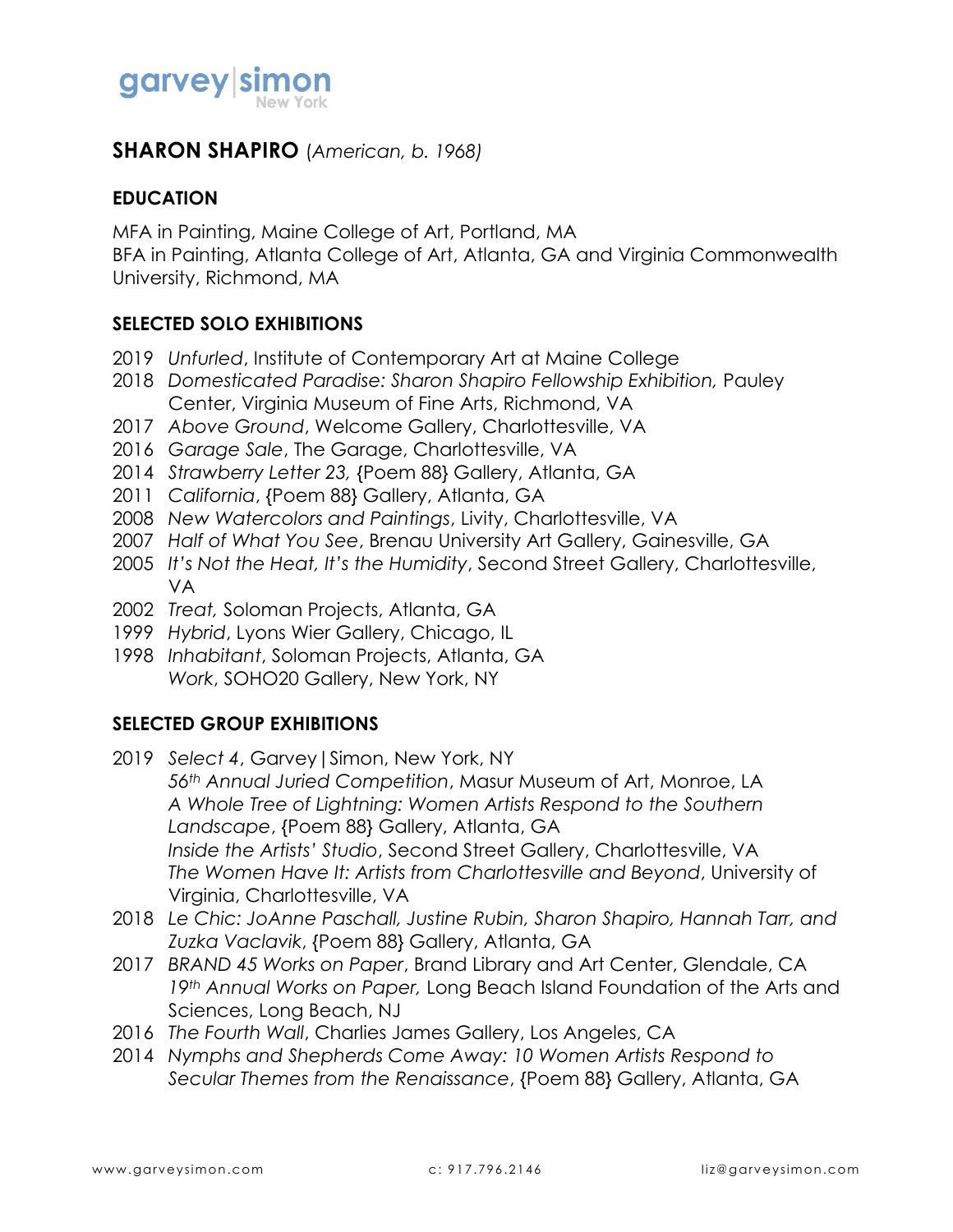### garvey simon

**B&W: EK Huckaby, Brandon Carroll, Sharon Shapiro, Nikita Gale, In Kyoung** *Chun, and Phillip March Jones*, {Poem 88} Gallery, Atlanta, GA *Juvenescence*, Silber Art Gallery, Goucher College, Baltimore, MD *Threesome: Susan Jamison, Tif Robinette, Sharon Shapiro*, Second Street Gallery, Charlottesville, VA *Identimorph: Identity Portraits (With Jessika De Tarr)*, Catalyst Art Projects, Washington, DC *Strictly Painting 9*, McLean Project for the Arts, McLean, VA 2013 *Blow-Up*, {Poem 88} Gallery, Atlanta, GA *BOUND: An Exhibition and Catalogue of Women's Caucus for Art*, Phoenix Gallery, New York, NY *Re-collections: Five Artists Respond to the LP Grant Mansion*, Altanta, GA 2012 *49th Annual Juried Competition*, Masur Museum of Art, Monroe, LA *Momentum: An Exhibition and Catalogue of the Women's Caucus of Art*, Gallery 825, Los Angeles, CA 2011 *Mid-Atlantic New Painting 2012 Exhibit*, University of Mary Washington Gallery, Fredricksburg, VA *The Optimist: An Art Exhibition for World AIDS Day*, East Gallery, London, UK *No Greater Gods*, University of Virginia Law Library, Charlottesville, VA *Works on Paper*, {Poem 88} Gallery, Atlanta, GA *The American Dream: A Juxtaposition*, Woman Made Gallery, Chicago, IL *New Waves 2011*, Contemporary Art Center of Virginia, Virginia Beach, VA 2010 *Intimacy Issues*, Reed Gallery, University of Cincinnati, Cincinnati, OH *Seeing Double*, Attleboro Art Museum, Attleboro, MA *Playful Things*, University of Central Missouri, Warrensburg, MO 2009 *Mid-Atlantic New Painting 2010 Exhibit*, University of Mary Washington Gallery, Fredericksburg, VA 2008 *Tasty Morsels*, ADA Gallery, Richmond, VA 2007 *Guilty Pleasures*, Spur Projects, Portola Valley, CA 2006 *Image Feminine*, Lawrence Asher Gallery, Los Angeles, CA *New Work*, J. Cacciola Gallery, New York, NY 2004 *Inside Out*, Hodges Taylor Gallery, Charlotte, NC 2003 *30 YEARS: Three Decades of Art at Second Street Gallery*, Second Street Gallery, Charlottesville, VA *Unlikely Portraits*, Miller Block Gallery, Boston, MA *Select 2003,* WPA/Corcoran Gallery of Art, Washington, D.C. 2002 *Sugar & Spice*, Gescheidle Gallery, Chicago, IL

### **SELECTED BIBLIOGRAPHY**

2020 Deskins, Sally. "What Does Being a Womxn Mean to You/Your Work?" *Les Femmes Folles.* January 27, 2020.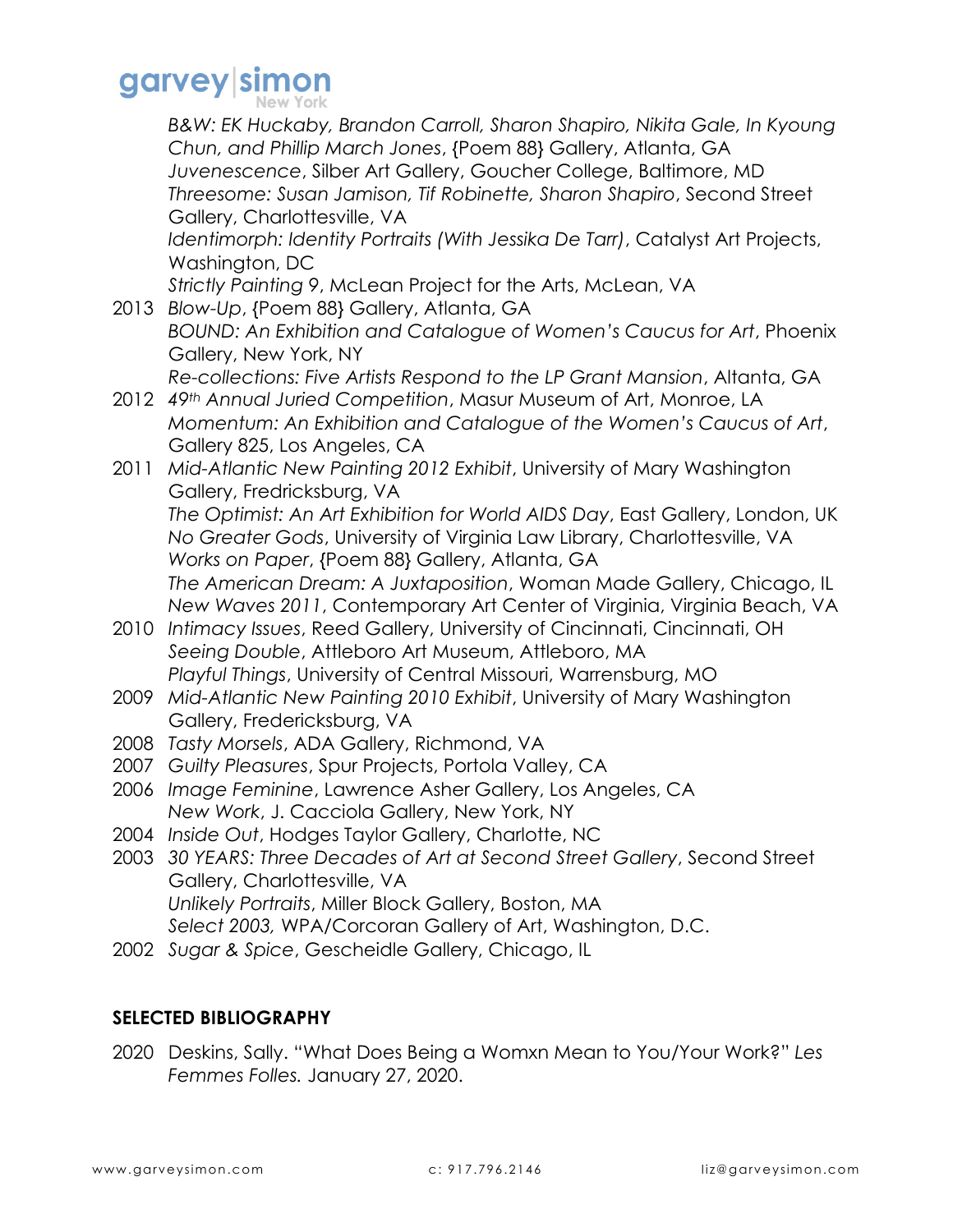## garvey simon

- 2019 Howsare, Erika. "Creative space: Second Street show reveals painters in their natural habitats." C-Ville Weekly. February 2019.
- 2018 Picard, Lia. "Check in to the New World (and Naughty) Atlanta at Hotel Clermont." Playboy.com (Art + Architecture Second). June 2018.
- 2017 Derpic, Danica. "Meet the Artist: Sharon Shapiro." D2art.com. July 2017. Lorne, Raennah. "Suburban Myth: Sharon Shapiro disrupts nostalgia in Welcome Gallery exhibition." C-Ville Weekly. March 2017.
- 2016 Cullum, Jerry. "Nymphs and Shepherds Offers Something for Everyone." Burnaway.org. January 2016. Weiskopf, Dan. "Nymphs and Shepherds Come Away at {Poem 88}." Burnaway.org. August 2016.
- 2015 The Labletter: Annual Journal of Art and Literature. 17th edition, March 2015 (cover image)
- 2014 Hancock, Eric. "Girls, Girls, Girls: Sharon Shapiro at {Poem 88}." Burnaway.org. August 2014.
- 2013 Casey, Elizabeth. "Local Artist Check-In: Sharon Shapiro." C-Ville Niche. February 2013.

Studio Visit Magazine, Volume 23, page 171.

Cullum, Jerry. "At {Poem 88}, the ambiguity of Antonioni's 'Blow Up' seen through 47 years." ArtsAtl.com. April 2013.

Lampe, Lilly. "Blow-Up Revels in Film Themes." Creative Loafing Atlanta. April 2013.

Reese, Rachel. "Re-Collections at the LP Grant Mansion." Burnaway.org. January 2013.

- 2012 WriterHouse and Piedmont Council of the Arts Podcast: "Panel Discussion: An Insider's Guide to Artist Colonies and Residencies." September 2012. Hip Moms Go Green. "Sharon Shapiro Rocks my Art World." Hipmomsgogreen.com. July 3, 2012. Allig, Lucie. "Curated by Sharon Shapiro—Wayne Thiebaud." Elizabethstreet.com. May 2012.
- 2011 Gleim, Sarah. "In Verse!" Jezebel Magazine. December 2011. Lawless, Gregory. "A California Suite: A Poem by Peter Ramos & Paintings by Sharon Shapiro." Ithoughtiwasnewhere.com. May 2011. Williams, Wyatt. "Censorship as compliment: Sharon Shapiro at {Poem 88}." Creative Loafing—Culture Surfing. March 2011. 40Fakes Contributor. "Sharon Shapiro." 40Fakes. March 2011.
- 2009 Wolf, Debra. "Beautiful Breasts Cause Controversy in Atlanta." Daily Plate of Crazy. February 2009. Hackette, Regina. "Artists dissatisfied with the slow pace of evolution." Another Bouncing Ball on ArtsJournal. August 2009. Parsons, Laura. "Raw Talent: Sharon Shapiro and Read Bare All." The Hook. March 2009.
- 2008 Cator, Eric. "Sharon Shapiro." PaintBlog. May 2008.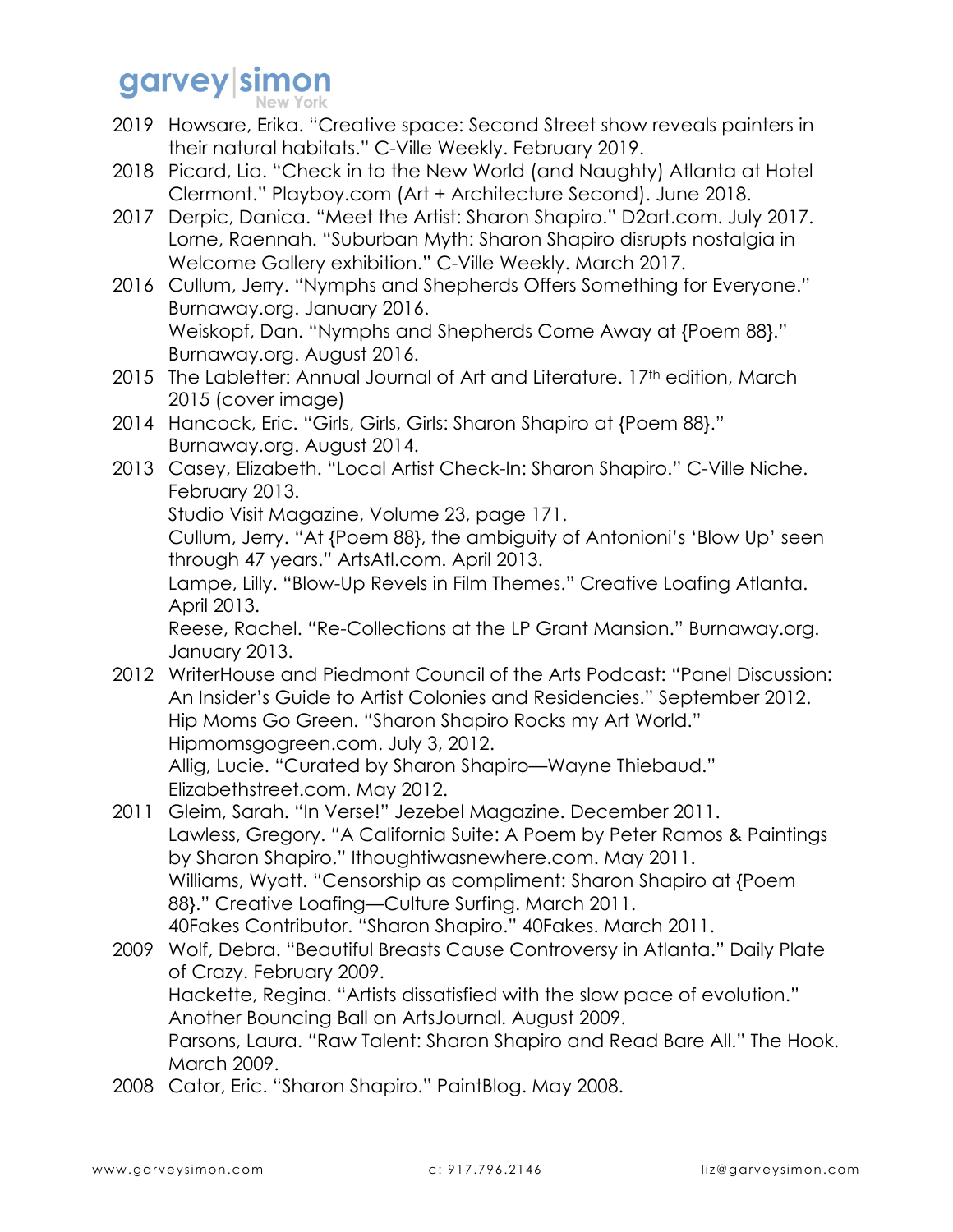# garvey sil

|      | 2007 Fox, Catherine. "Painters Keen Eye Unmasks Cultural Failings." Atlanta |
|------|-----------------------------------------------------------------------------|
|      | Journal-Constitution, September 2007.                                       |
|      | "Best Artist," C-Ville Weekly: Best Of issue, August 2007                   |
|      | Alexander, Mile. "Interview with Sharon Shapiro." Albemarle Magazine,       |
|      | February/March 2007.                                                        |
|      | Davis, Jeremy. "Sharon Shapiro Interview." Vivianite, 2007                  |
| 2006 | Rose, Joshua and Dodd, Terri. "American Art Collector: The Tullman          |
|      | Collector." American Art Collector Magazine. October 2006.                  |
|      | "Leading Ladies Part II." American Art Collector Magazine, February 2006.   |
|      | 2005 "OA Gallery." The Oxford American, Winter 2005.                        |
|      | McQuaid, Kate. "Gallery Pick." The Boston Globe, March 2005.                |
|      | "the Front." The Oxford American, Winter 2005.                              |
|      | 2004 Parsons, Laura. "Gender Studies." The Hook, September 2004.            |
|      | "Circles Roundabout (featured piece)." Veranda Magazine, December           |
|      | 2004.                                                                       |

- 2003 "Miami Houses." Barcelona, Spain: Loft Publications, 2003.
- 2002 McQuaid, Kate, "The Stories Portraits Tess Us." The Boston Globe, March 2002.

Workman, Michael. "The Perception of Physical Desire: A Conversation with Peregrine Honig and Sharon Shapiro." Bridge Magazine, Fall/Winter 2002.

Cover Image. New American Paintings, no. 39. May 2002.

Cullum, Jerry. "'Pretty Treats' that could be Troubling." The Atlanta Journal-Constitution, February 2002.

2001 Joiner, Dorothy. "Review." Art Papers Magazine, September/October 2001.

West Branch (Bucknell University Press) Cover Image, no. 48. Spring 2001. "Modern Romance: Chassie Post in Tribeca (featured piece)." House Beautiful, March 2001.

2000 New American Paintings no. 27. April 2000.

### **EXHIBITION CATALOGUES**

- 2019 *Inside the Artist's Studio*, Second Street Gallery, Charlottesville, VA
- 2010 *New American Paintings 15th Anniversary*. Edited by Steven T, Zevitas. Boston, MA: The Open Studio Press *Playful Things: Examining the Role of Feminine Identity in Contemporary Art*. Edited by Jeremy Mikolajzak. Warrensburg, MO: Gallery of Art and Design, University of Central Missouri with essay by Nancy K. Weant.
- 2007 *Half of what You See.* Edited by Debra Wolf. Gainesville, GA: Brenau University, 2007.
- 2006 *Image Feminine: Laurent Dareau, Sharon Shapiro, Daena Tittle.* Edited by James Panozzo. Los Angeles, CA, Lawrence Asher Gallery, 2006.